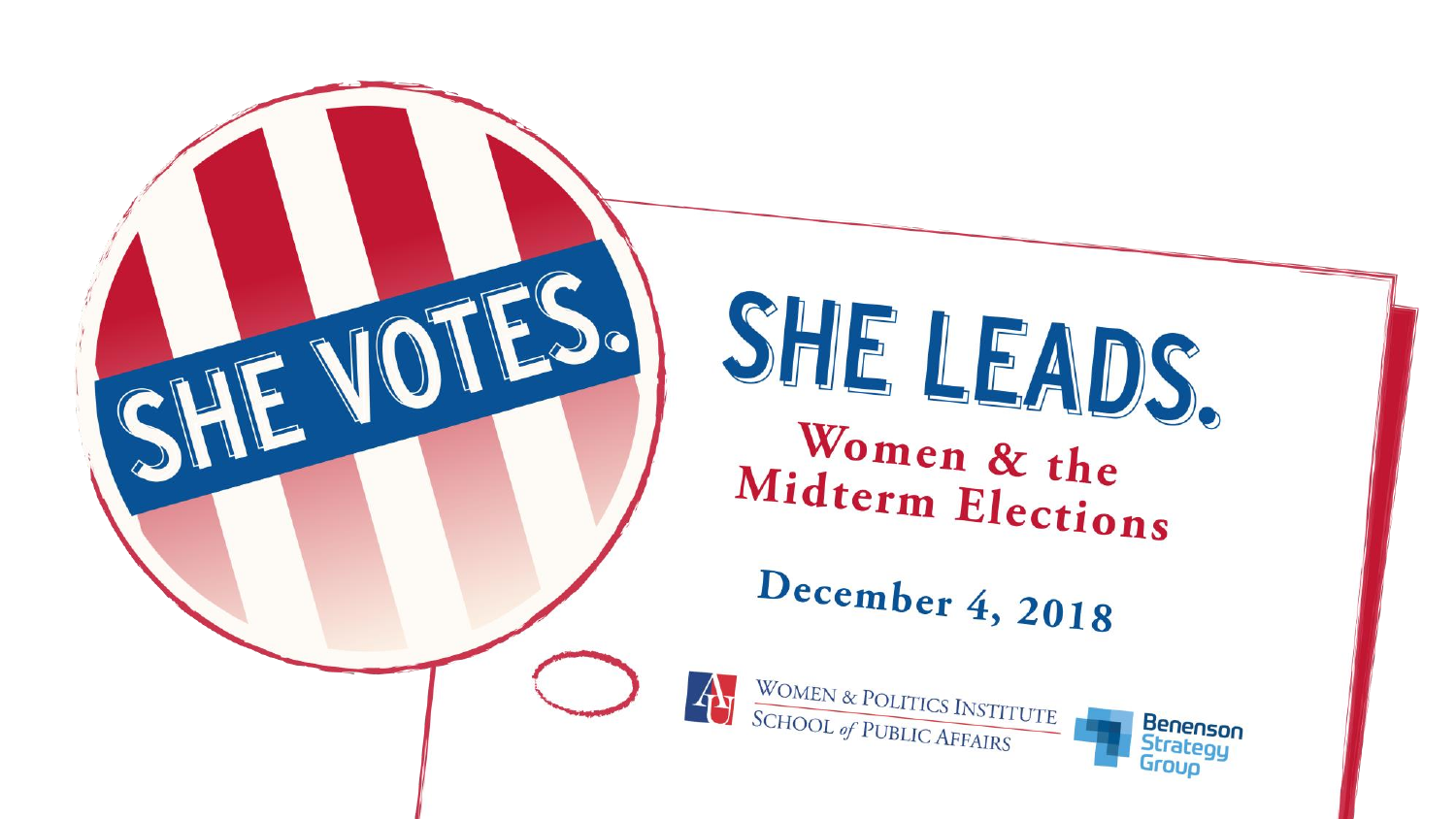#### **Methodology**

- Benenson Strategy Group conducted 1,200 online interviews with voters who voted in the 2018 midterm election from November 15-20, 2018. We oversampled women voters for a total of 799 interviews with women.
- The margin of error for the dataset overall is  $+/-$ 2.83% and the margin of error among women overall is +/- 3.47% at the 95% confidence level and is higher among subgroups.
- **All of the data presented is among women voters unless otherwise noted**. Due to rounding, some percentages may not add up to 100%.



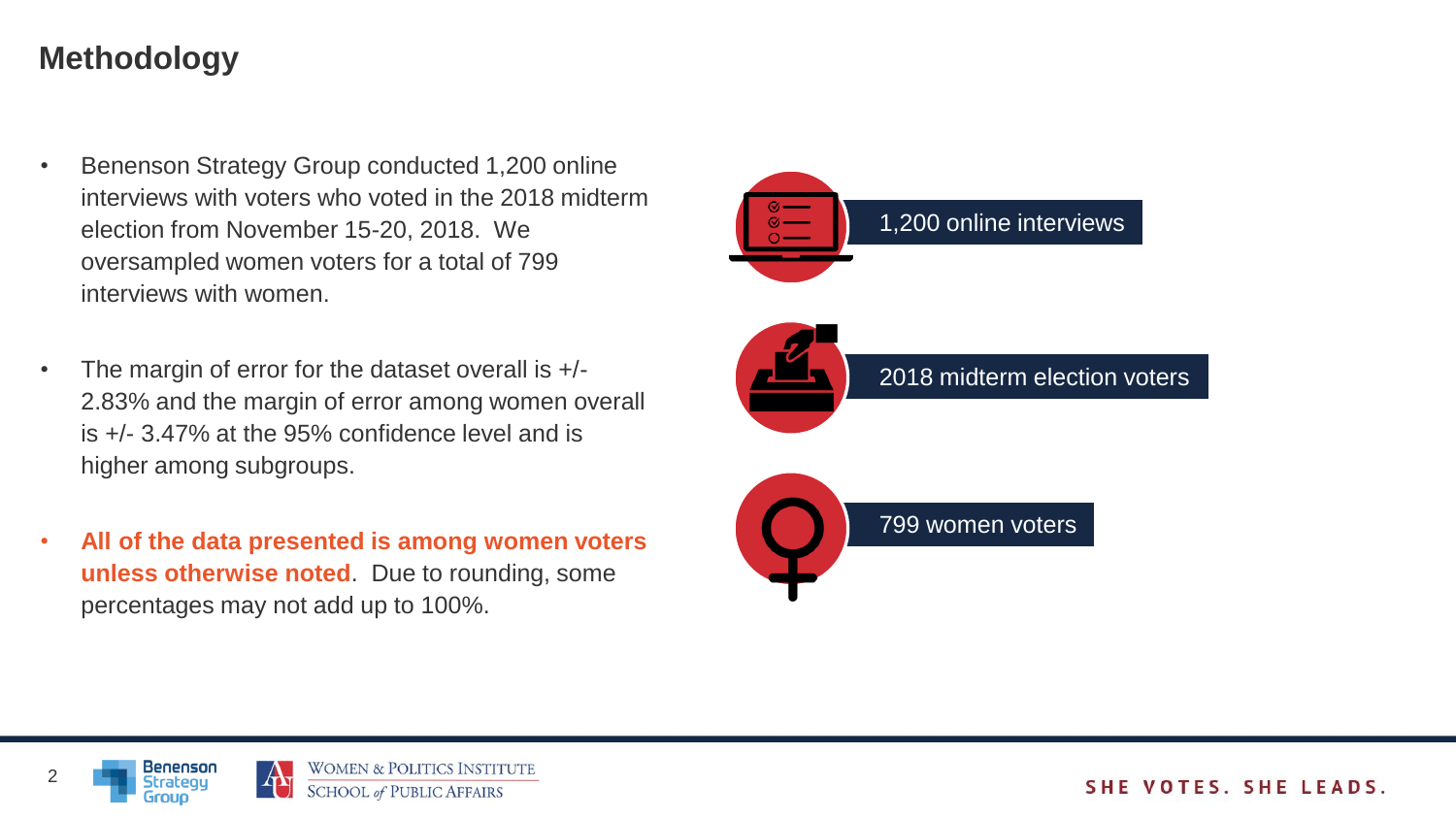## **Key Findings**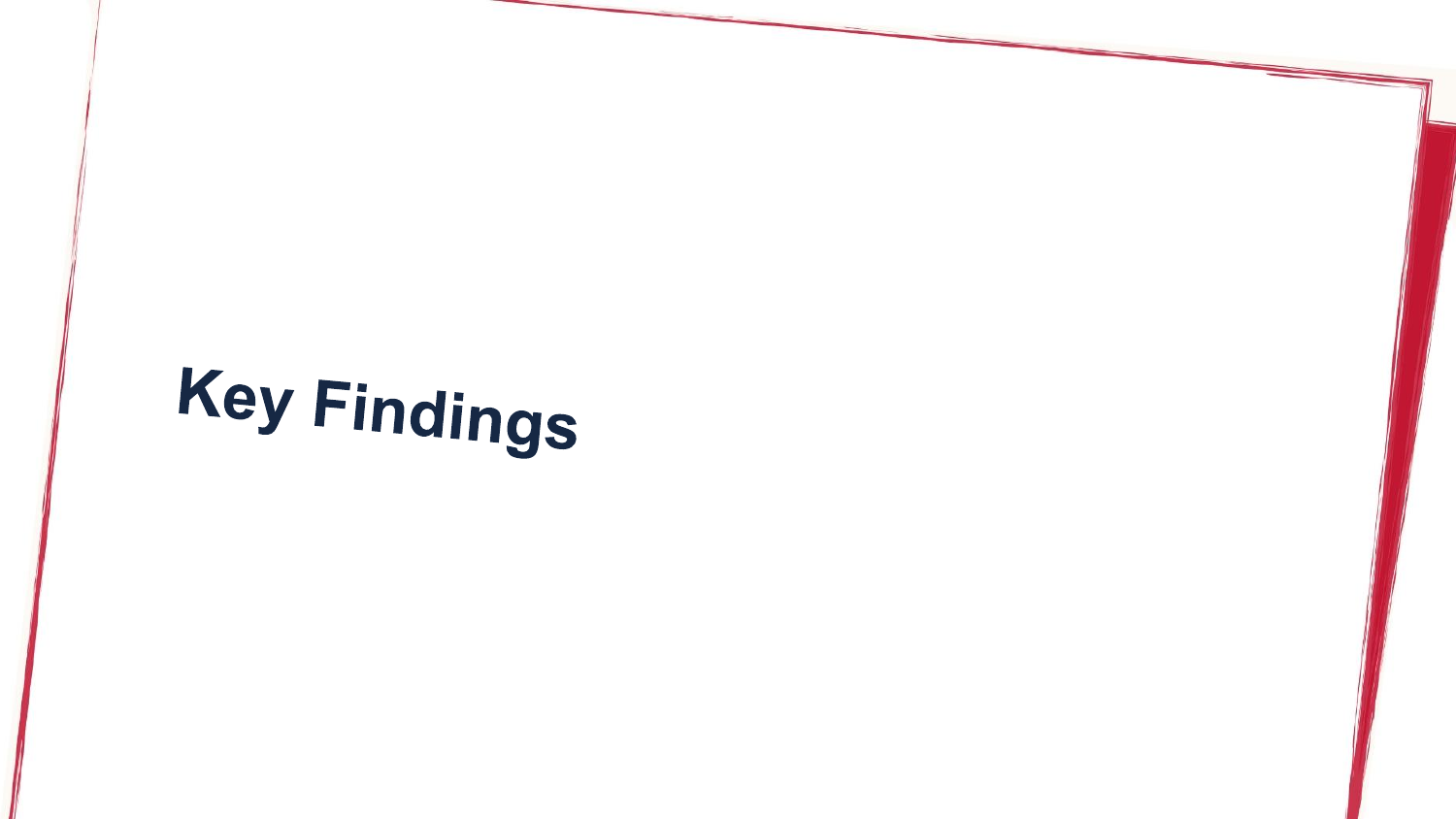#### **Key Findings – Midterm Landscape**



#### **The Trump Factor Congress**

- President Trump is deeply unpopular with women voters. They are disturbed by his rhetoric, particularly toward women, and largely disagree with him on issues.
- ▸ 60% of women are unfavorable toward him, including 50% very unfavorable. Three-quarters of women are troubled by either his tone or his policies, over half are troubled by both.
- Even among Republican women, just 55% said they both like him and agree with him on important issues, and 48% are concerned about the way he speaks about women.
- And when it comes to Trump's favorite targets immigrants & the media at least two thirds of women voters are concerned about his rhetoric toward them (73% and 66% respectively among Independents).
- But he wasn't the only vote driver. When choosing members of Congress, 65% said the merits of the individual candidate mattered more to them than electing someone to be a check on Trump.
- Among Independents that number rose to 75%. Among Democratic women, who were assumed to be driven largely by animus toward Trump, 49% were more focused on the candidate.
- That's because there are issues and values that are doing just as much to animate women voters as Trump is, including healthcare and the economy
- Among Republican women, issues they cared about immigration, the economy were more important to their vote than expressing support for Trump.
- Though opposition to Trump energized Democratic women more than support for him energized Republican women, healthcare remained their number 1 issue.



- Though Pelosi is unpopular (36% fav / 49% unfav), the Republican focus on her misunderstood women's motivations. Only a small minority of women said she was a factor in their vote – mostly hardcore Republicans – while just 16% of Independent Women, the key swing bloc, rated her as mattering "a great deal" to their vote.
	- Additionally, Democrats in Congress are viewed much more favorably (51 fav/ 43 unfav) than Republicans in Congress, who are 24 points underwater with women (35 fav / 59 unfav).
- The Kavanaugh fight appeared mostly to energize liberal women and did not rate as a critical factor for Independent or even Republican women.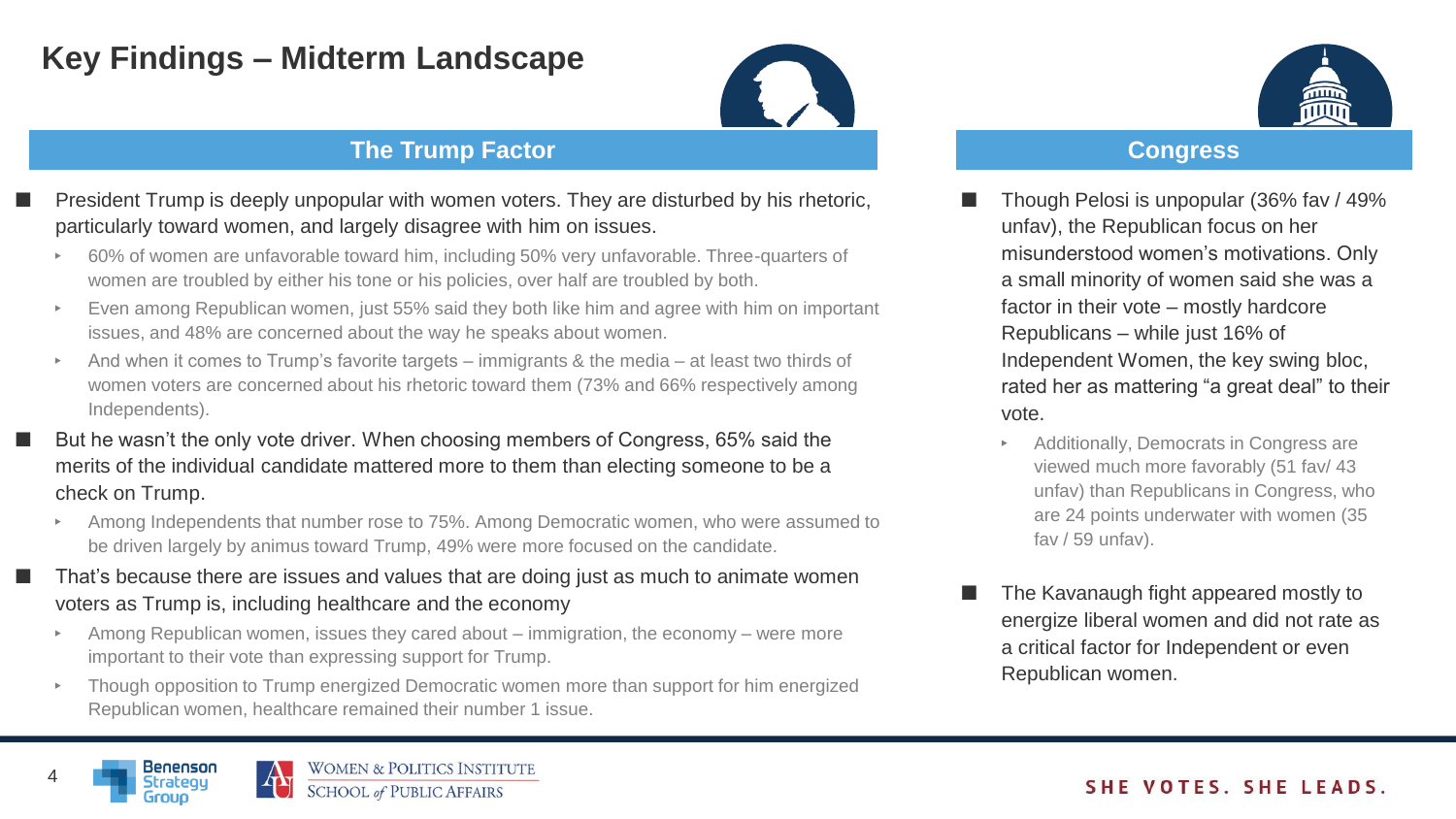#### **Key Findings – Year of the Woman**

- The historic number of women elected in the fall has left women voters feeling energized and hopeful that these new representatives will begin to make progress on the issues that matter to them.
- **Optimism**
- In a forced choice, 62% of women said that the historic number of women elected makes them hopeful that we will break through gridlock in Washington; 66% agreed that more women in office would help us do a better job dealing with the country's problems.
- Women voters believe this change was long overdue. And it's personal they believe that when other women succeed, it opens up doors for them as well and makes them feel their contributions are valued.
- Part of women's optimism about our newly-elected women leaders is rooted in a belief that women much more than men embody the leadership qualities they most value and are critical to moving our country forward. Indeed, women outpaced men in terms of possessing every leadership quality we tested.
	- Women see women leaders as fighters and doers, advancing our interests through their ability to get things done collaboratively and with respect, while also maintaining a focus on the future. They see women as being able to find common ground, not just holding their ground for the sake of a win.
- Similarly, when it comes to their issue priorities health care, prescription drug costs, protecting Social Security and Medicare, promoting civility in our politics – they expect women politicians will make more progress than their male counterparts.
	- ▸ But some gender stereotypes continue to haunt views women are seen as significantly more effective on "women's" issues like choice and childcare, but men close the gap on issues including homeland security, economic growth and job creation.

But…

Benenson

arouo

Women candidates cannot take women voters for granted. They are not a unified bloc who will throw their support behind a woman out of gender loyalty. Alignment on issues and values is key, and at the end of the day, the party a candidate belongs to will override enthusiasm for the idea of more women in office.

SHE VOTES, SHE LEADS.

Leadership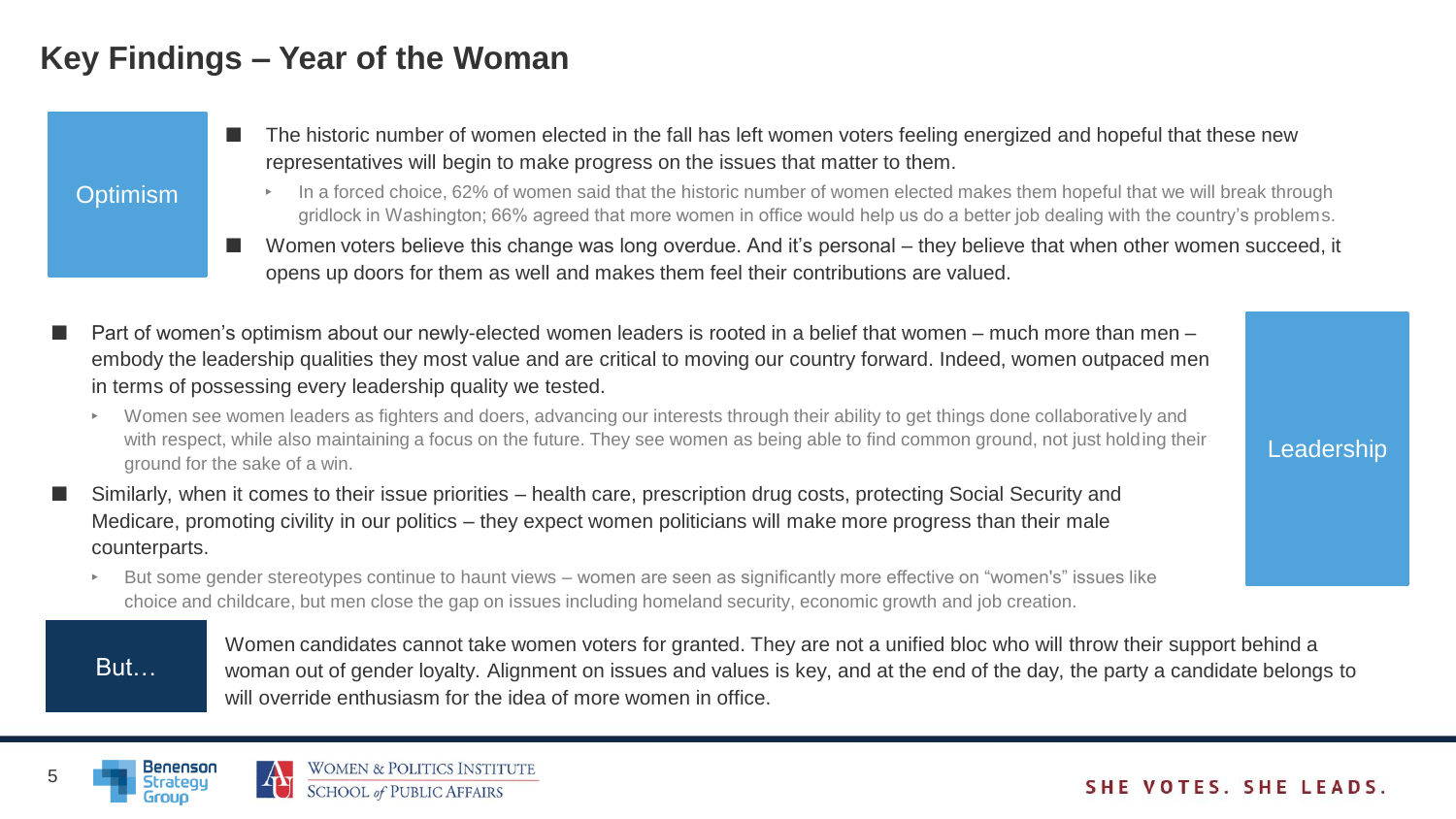### Lay of the Land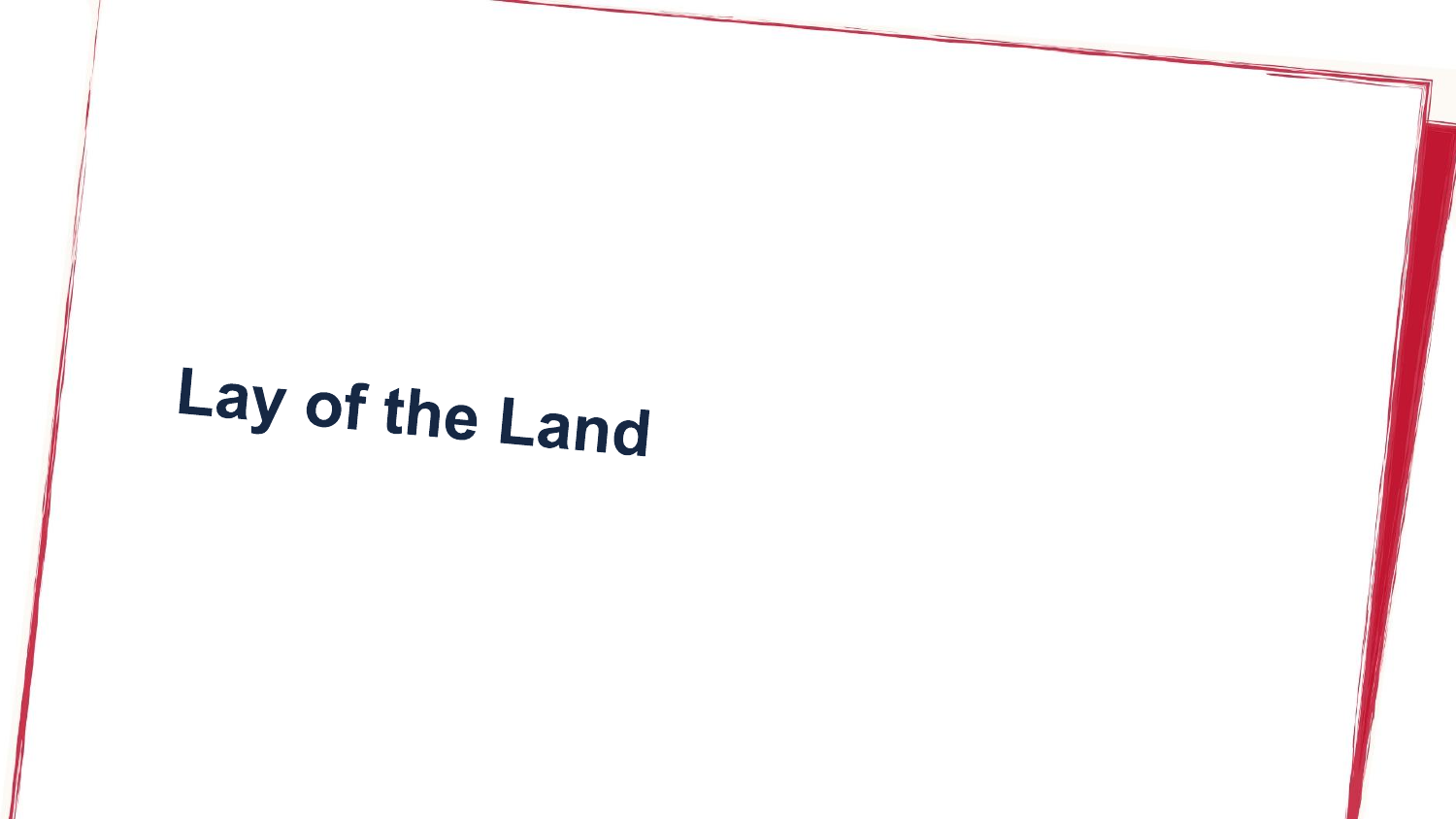**70% of Women Voters Said This Midterm Was More Important Than Most; They Looked for Candidates Focused On Pocketbook Issues; Over Half Decided More Than a Month Out**





7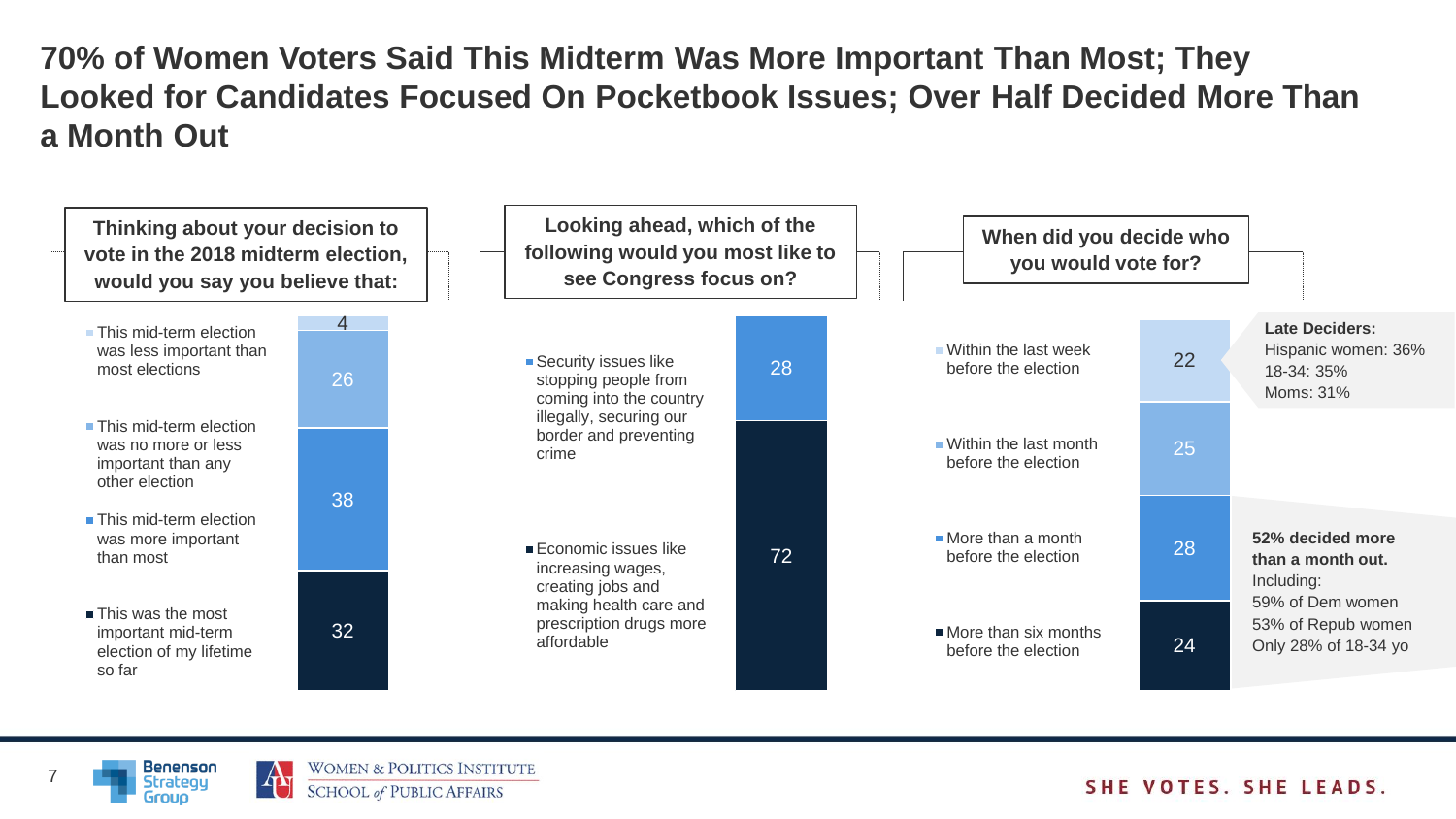### **Trump is Deeply Unpopular With Women and Over Two Thirds Say He Factored In To Their Vote, But Most Still Say They Chose Candidates Based on Individual Merit**

Dem women were more inclined to say they wanted a check on Trump, but 49% still said they were choosing candidates on their merits



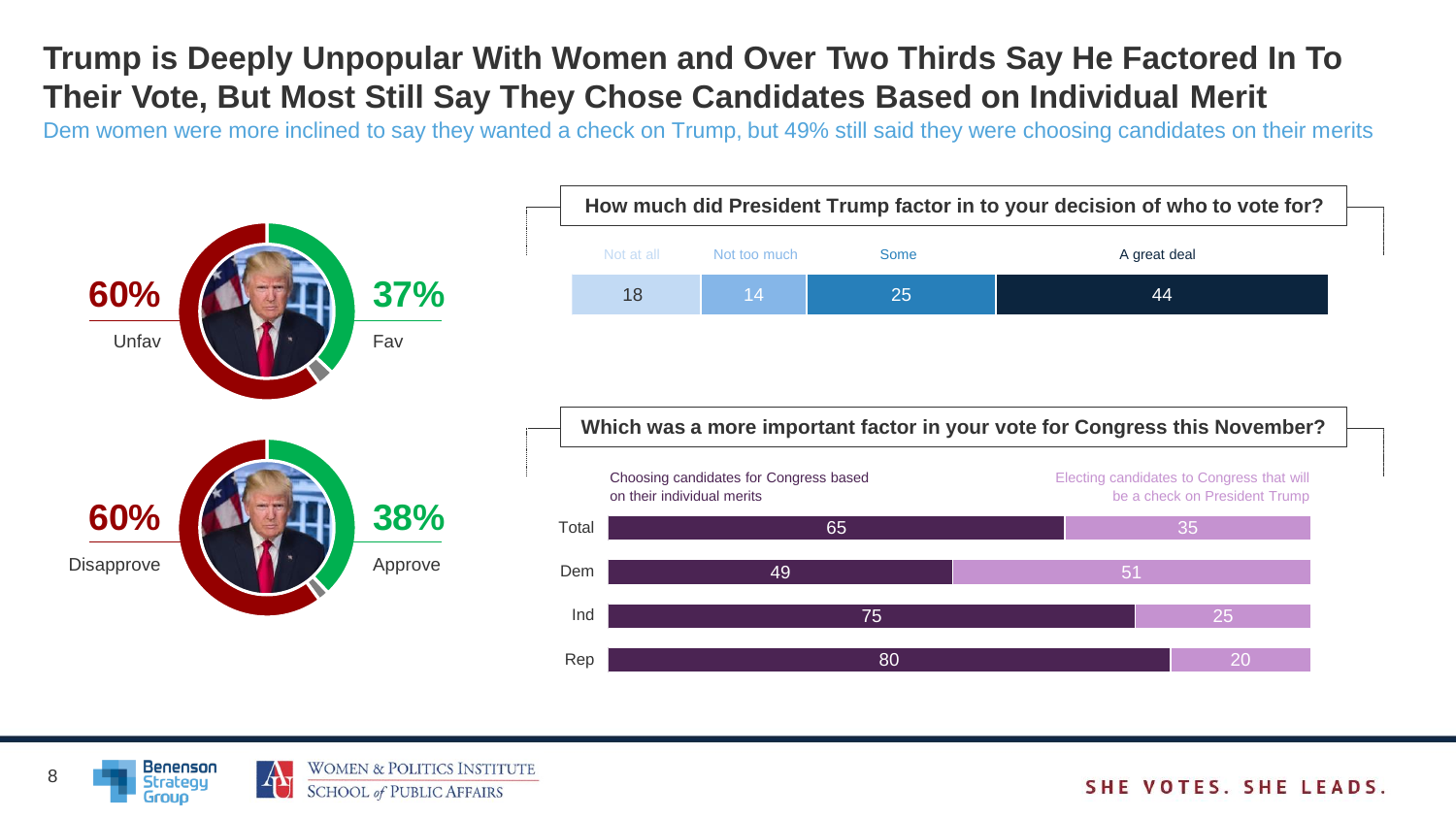#### **Healthcare Was Top Of Mind; Trump Opposition Animated Women Much More Than Men, But The Economy and Immigration Still Top Priorities, Esp Among Ind and Repub Women**

Support for Trump was not as powerful a motivator for Republican women as opposition to him was for Democratic women





9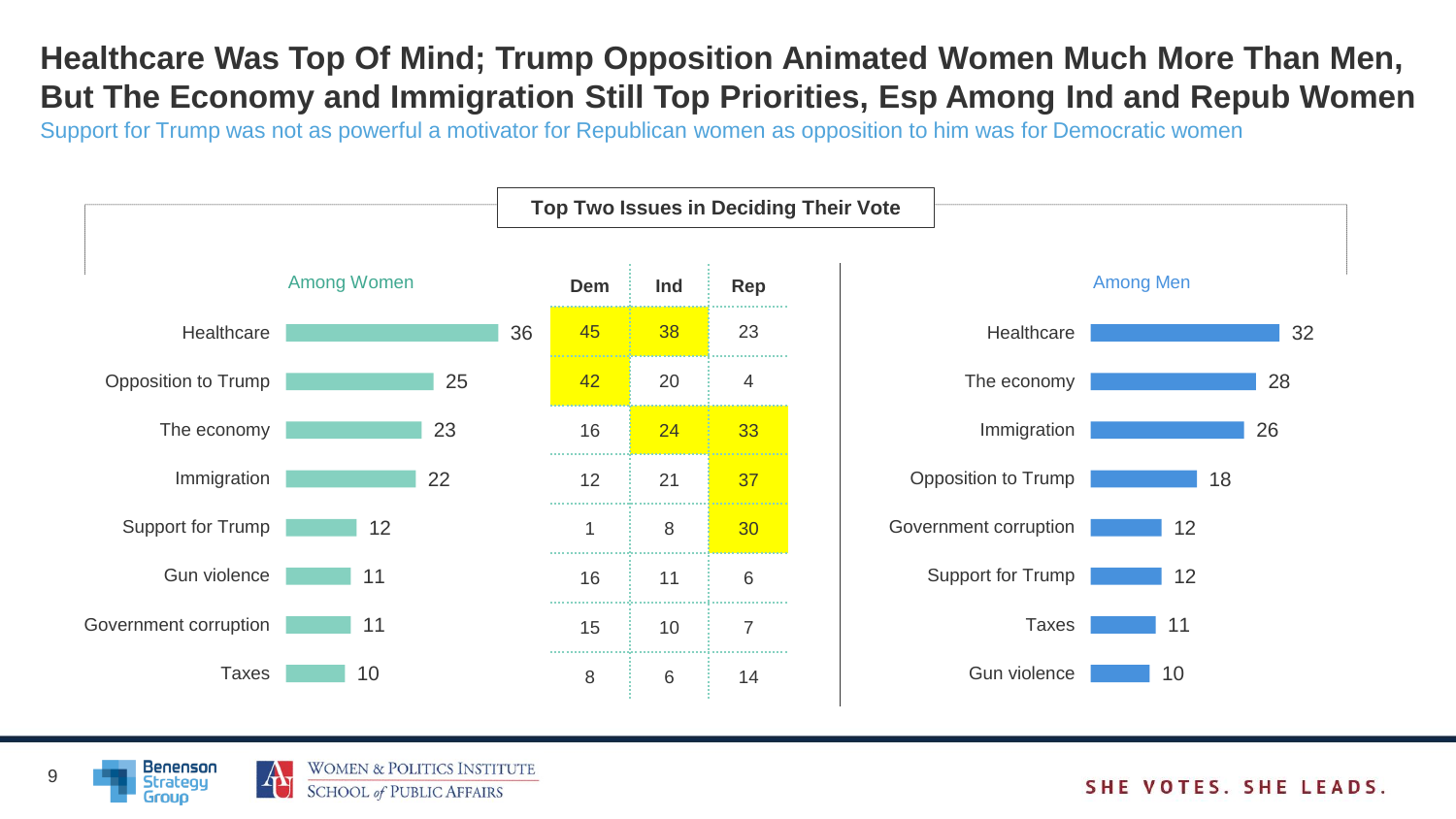### **A Majority of Women Both Dislike and Disagree With Trump; Three Quarters Are Bothered By His Tone or His Policies, Over Half Are Concerned About Both**

When forced to choose, his tone is more concerning than policy. Just 55% of Republican women say they both like and agree with him



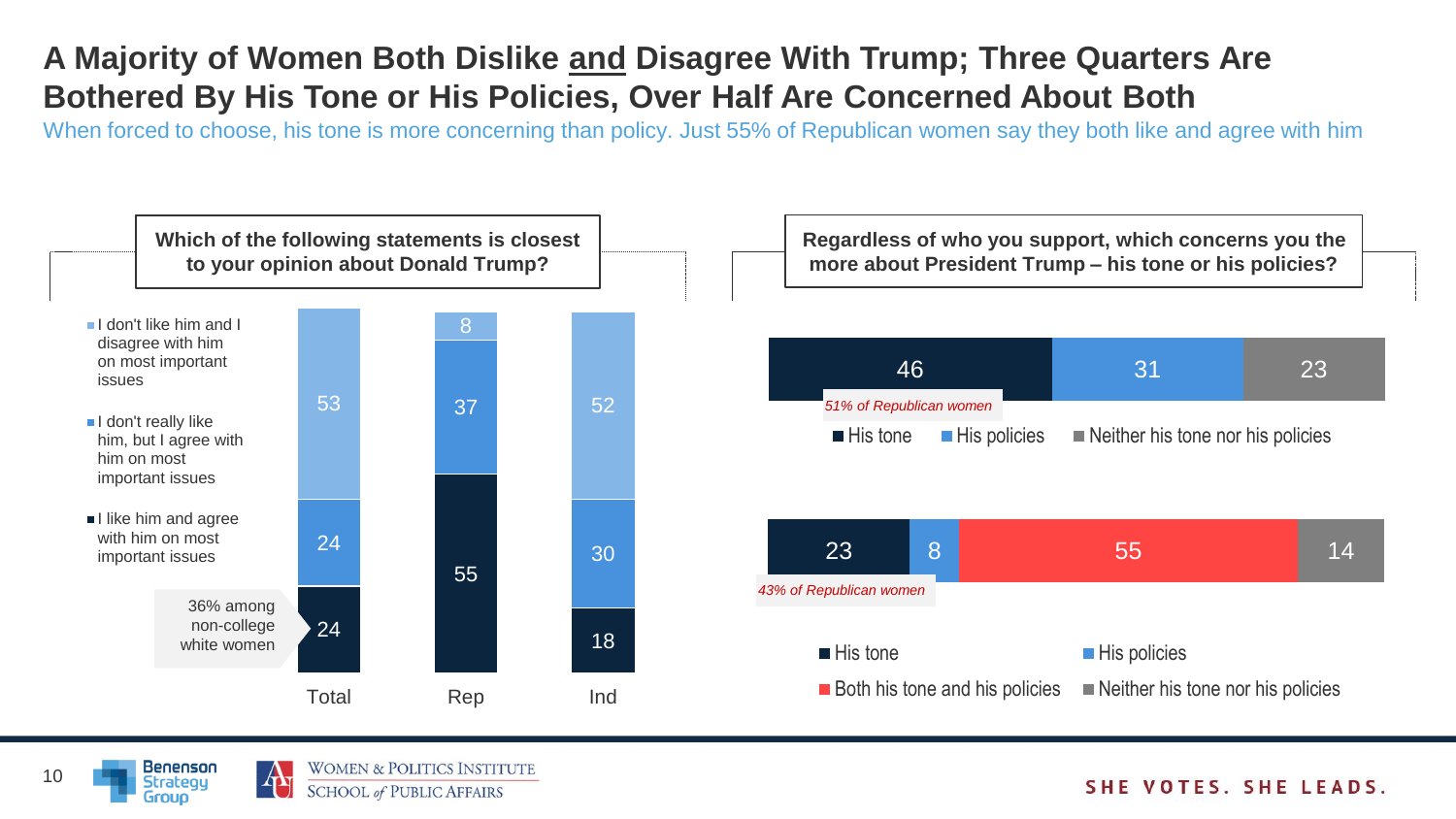### **Trump's Inflammatory Rhetoric – Especially Toward Women – Is a Source of Intense Concern Across the Board, But Spikes With Women of Color and Millennial Women**

White suburban women – who were a critical factor in Democratic victories – also worry about Trump's language



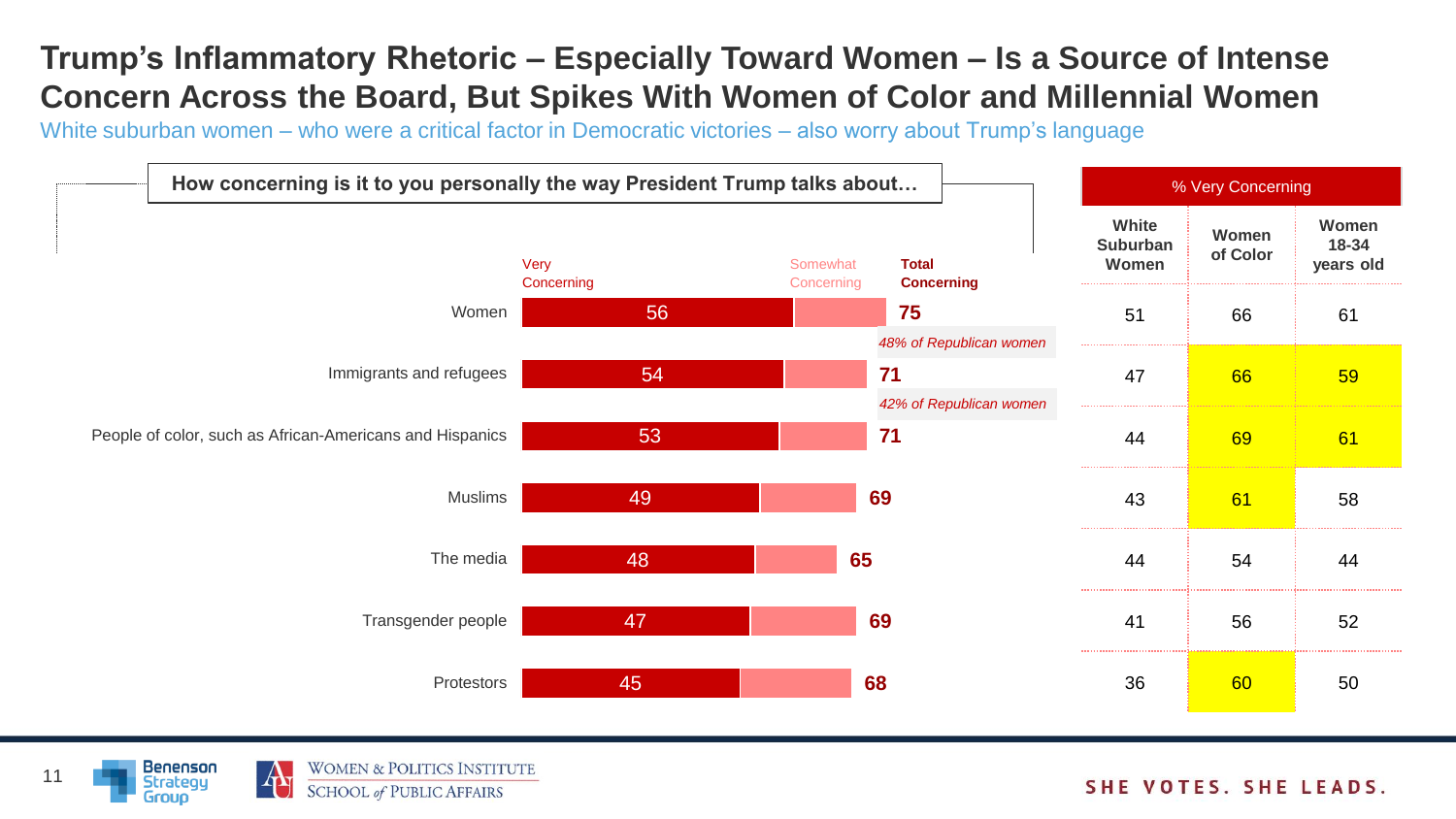**Nearly 3 in 5 Women Say Trump's Offensive Language is Part of Why They Don't Support Him; Among Those Who Support Him, They Care Far More About What He Does Than His Words**



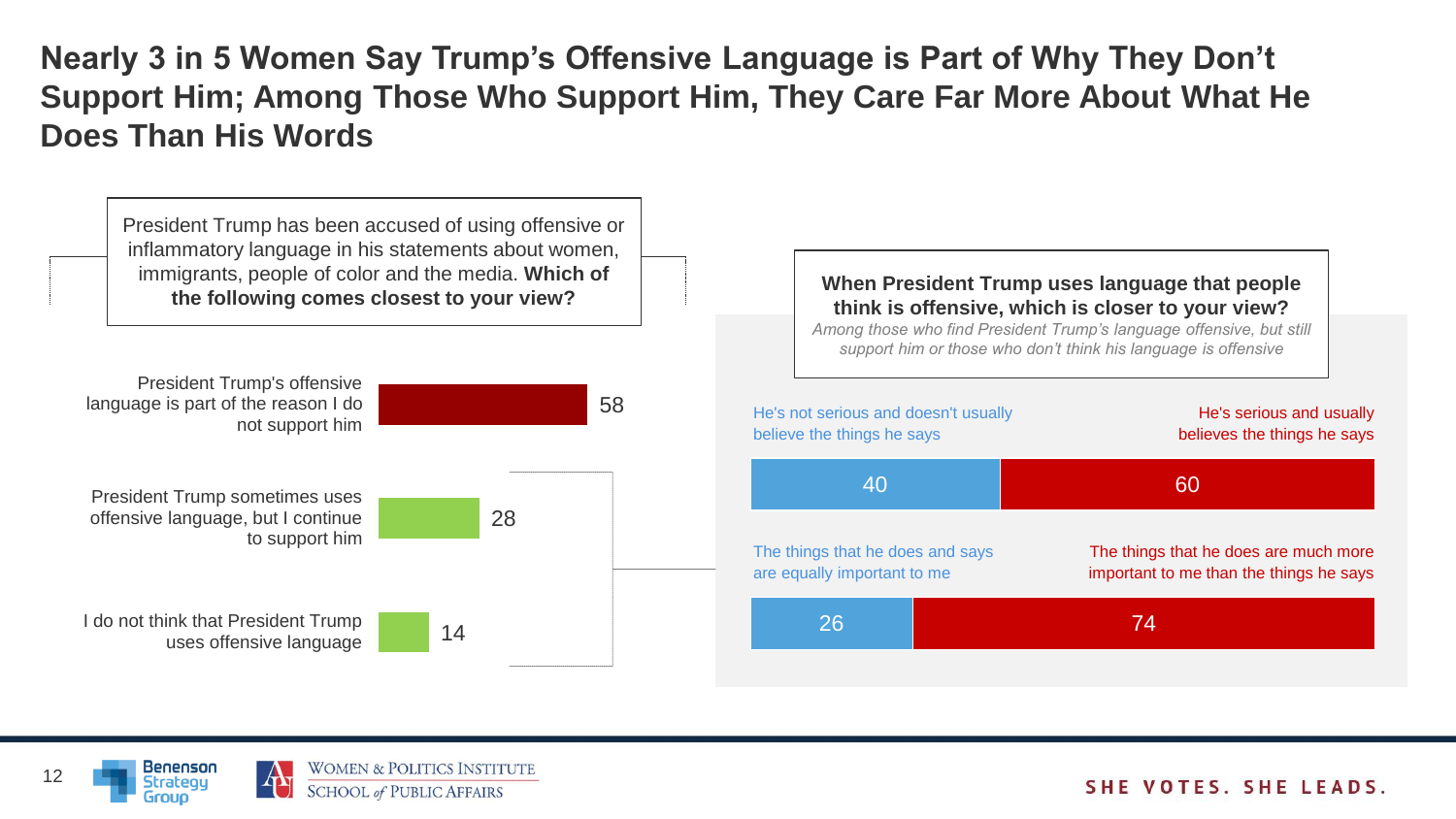### **Women Have a Much More Favorable View of Dems Than Reps in Congress; Congressional Leaders Aren't Liked, But They Weren't A Big Factor In Votes**

Though Pelosi is unpopular, the Republican focus on her didn't resonate, and other Congressional leaders have lower favs



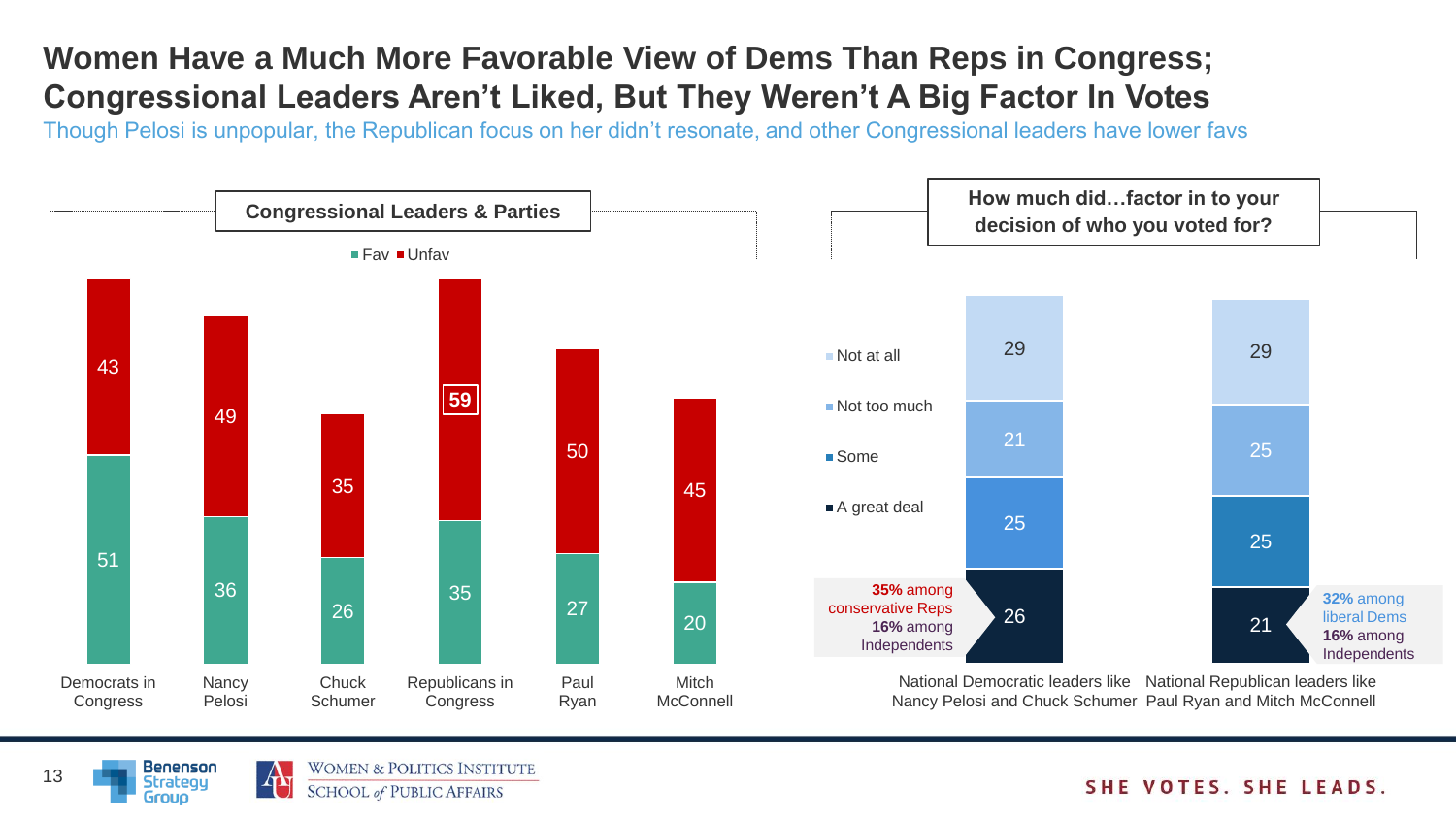#### **Justice Kavanaugh Is Viewed Unfavorably; Women Believe Ford Was Treated Unfairly by POTUS and Republicans, But His Confirmation Didn't Play a Big Role in Their Vote**

Only liberal women showed meaningful signs that he was an important factor in their vote



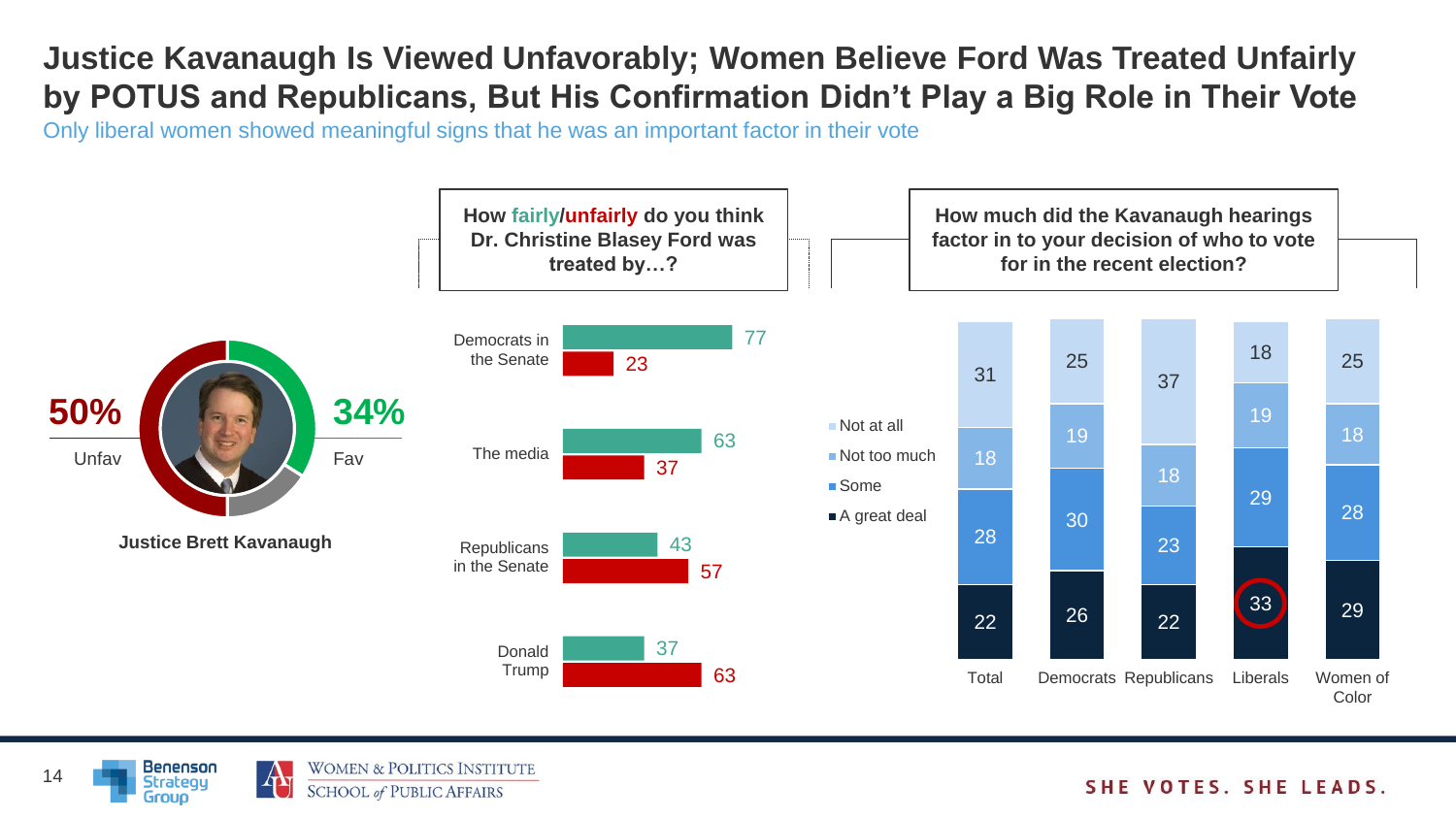# Year of the Woman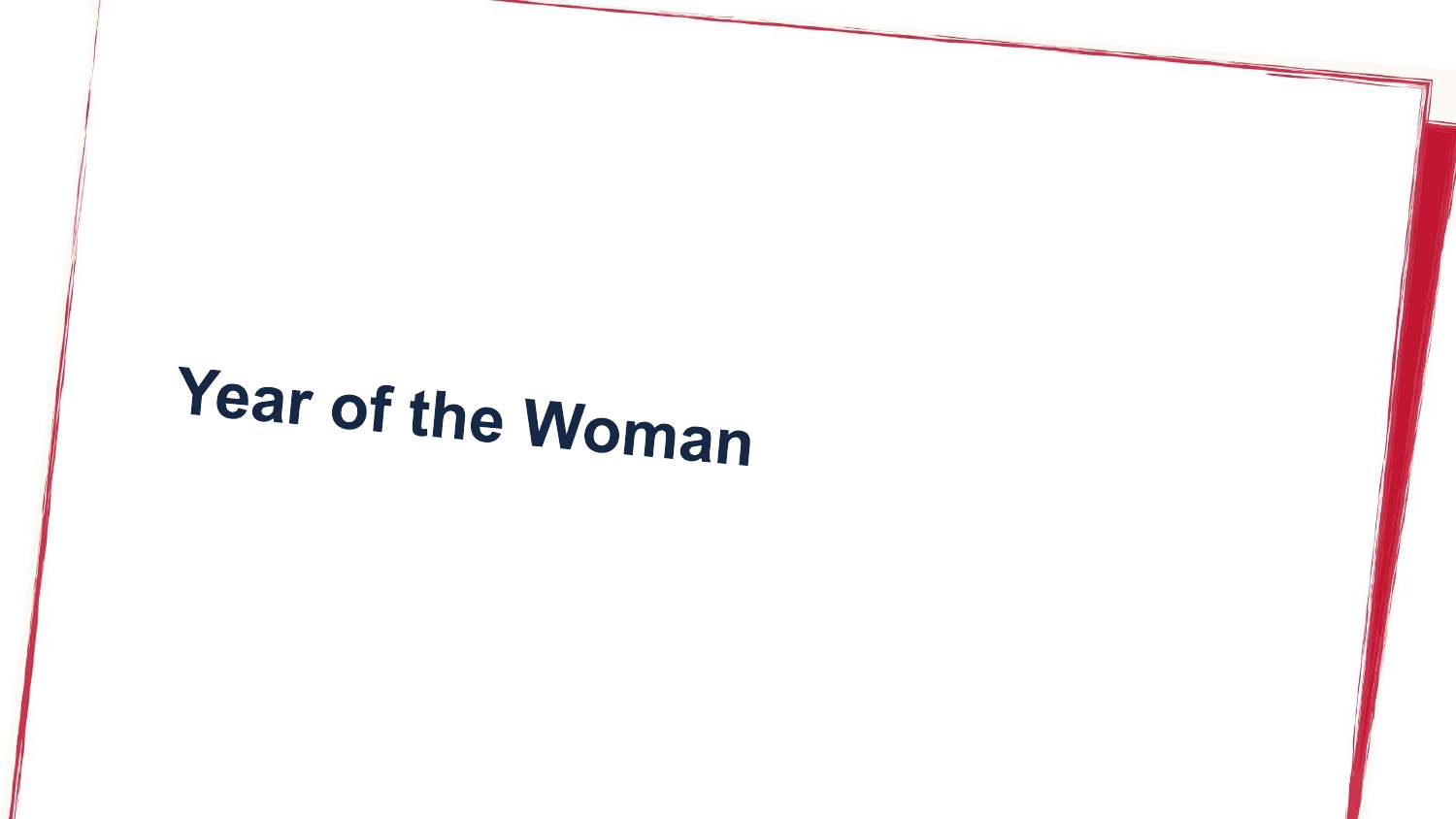#### **Overall, Women Clearly Think There Weren't Enough Women in Office Before the Midterms, and the Record Number of Women Elected is a Good Thing**

Republican women appear out of step with Dem and Independent women, with electing women seemingly less of a priority for them





Benenson Strateou

Grouo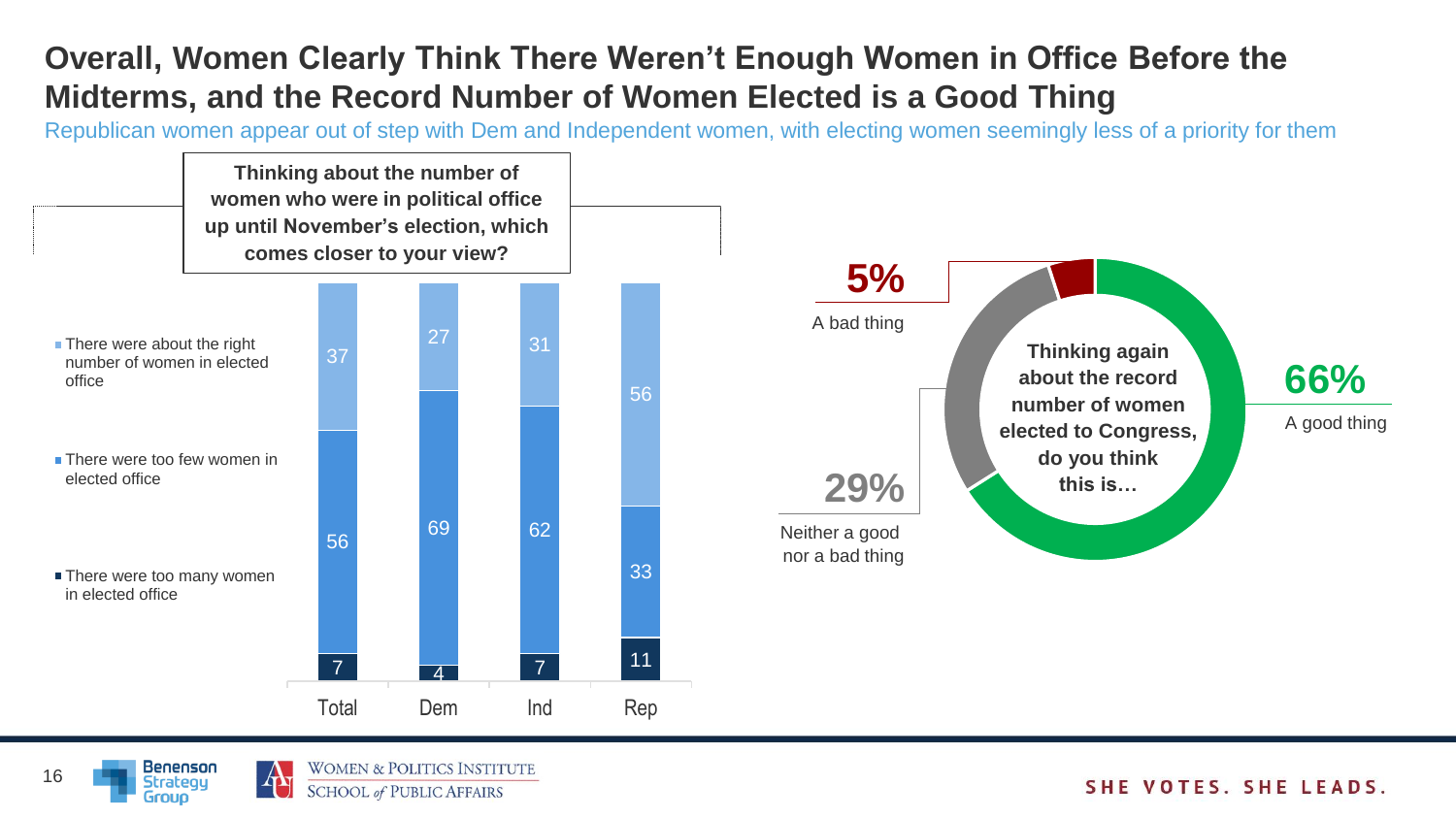#### **Voting for Women Is Exciting and Instills Confidence That Women Will Work Collaboratively To Break Through Gridlock and Deal With the Country's Problems**

Again, Republican women show less enthusiasm than Democrats and Independents; Men also skeptical



**SCHOOL of PUBLIC AFFAIRS** 

SHE VOTES, SHE LEADS.

strateou

Grouo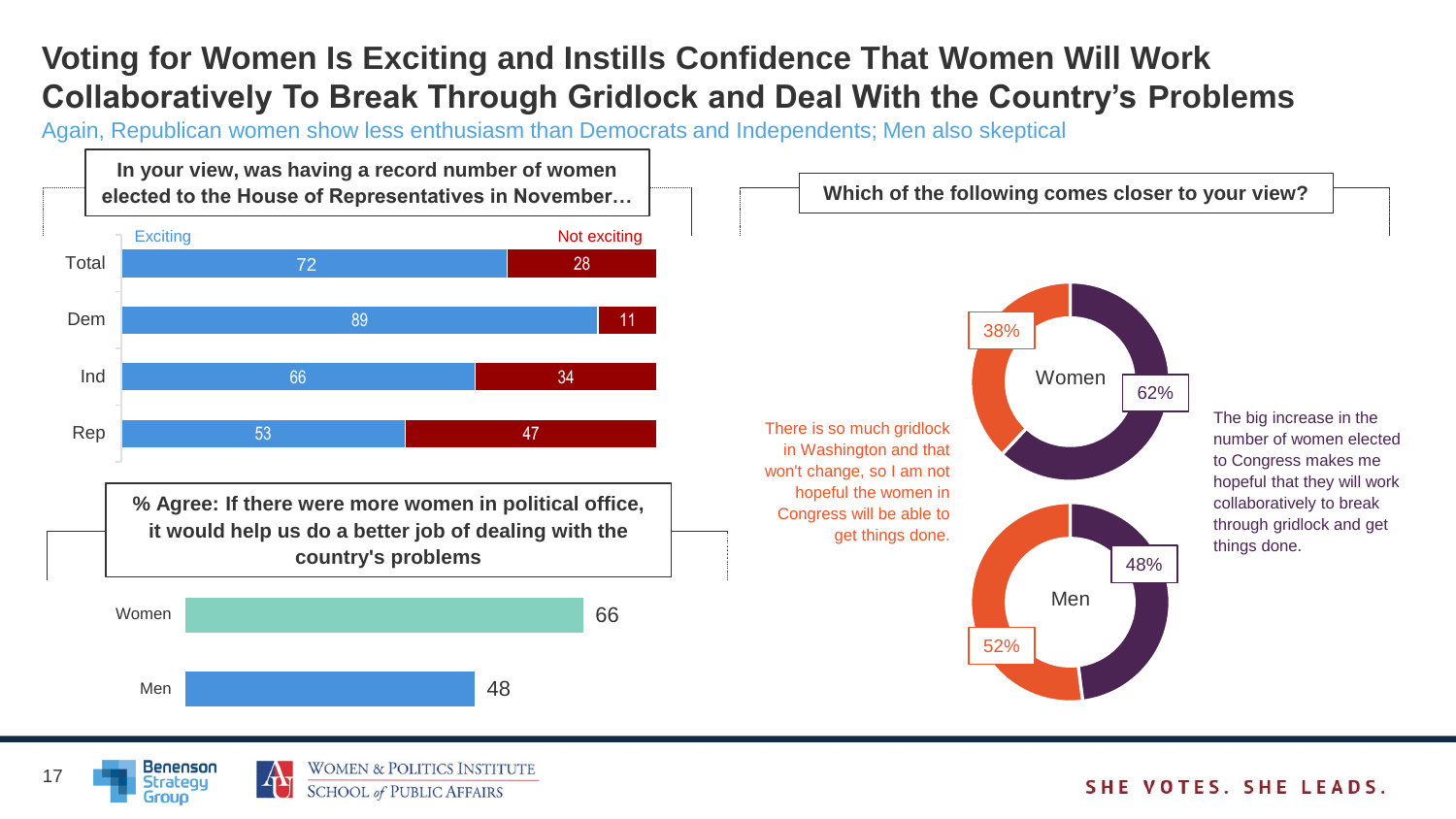**Why? Hope in Progress Rests on View that Women More Adept On Key Leadership Dimensions Needed In Washington; Women Seen as Doers, Problem Solvers, Future-Focused, Fighters, But Also Able To Collaborate, Listen, Respect**



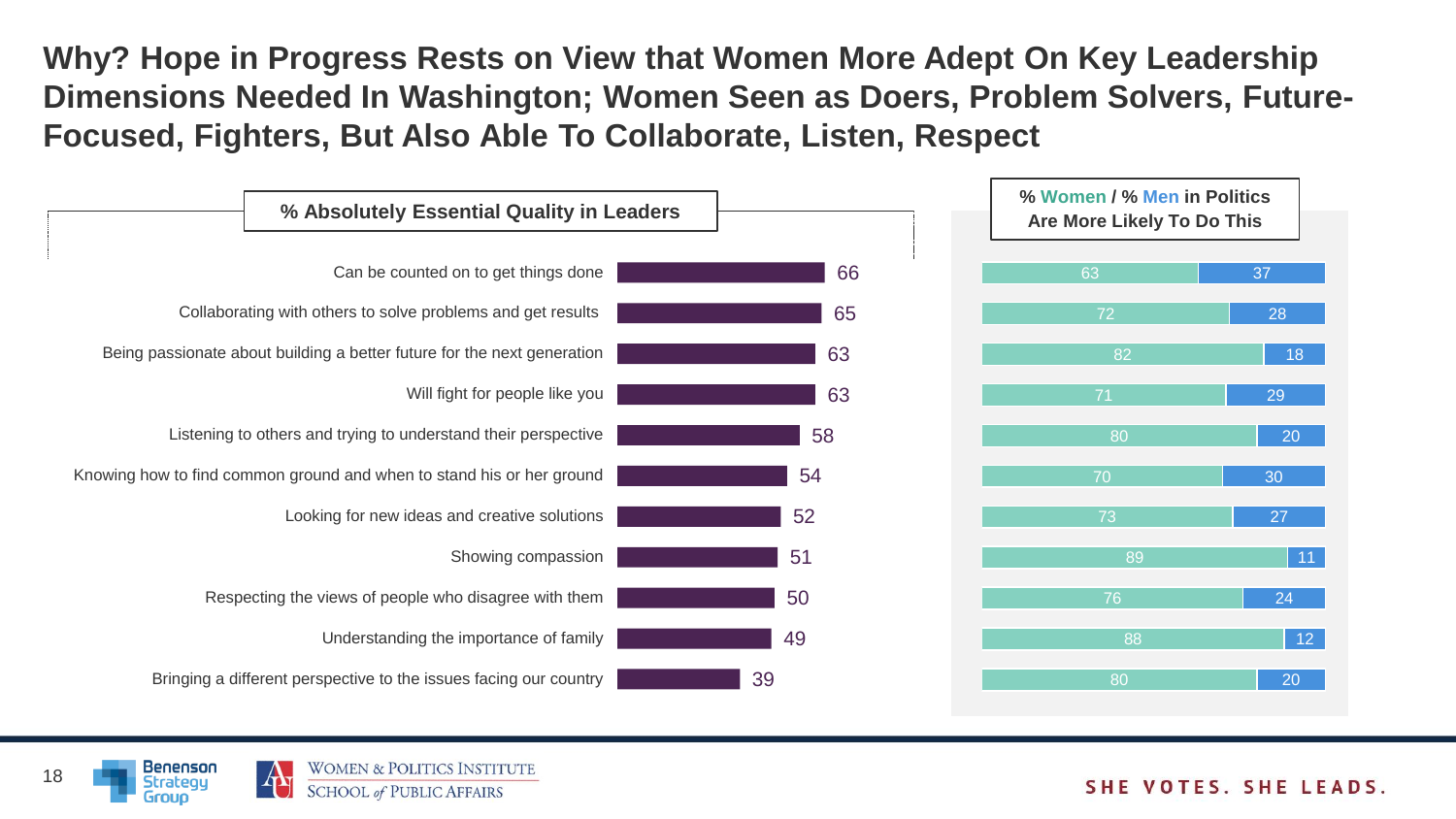#### **Also, It's Personal: Women Who Succeed Open Doors For Other Women and Make Women Feel Their Contributions are Valued (But They Still Worry About Including Men)**

| % Total agree with this statement among women                                                                                                                                                                               |    |                | White<br>Suburban<br>Women | Women of<br>Color | Women<br>18-34 years<br>old | Women | Democrat Republican<br>Women |
|-----------------------------------------------------------------------------------------------------------------------------------------------------------------------------------------------------------------------------|----|----------------|----------------------------|-------------------|-----------------------------|-------|------------------------------|
| When women succeed, it opens up doors and<br>provides more opportunities for women and girls<br>everywhere.                                                                                                                 |    | 85             | 85                         | 85                | 84                          | 93    | 75                           |
| Women politicians bring a new and different<br>perspective to the office - not better than a man,<br>just different - and that will help our country<br>move forward.                                                       |    | 85             | 83<br>                     | 87                | 87                          | 94    | 76                           |
| When I see a woman succeed, it makes me feel<br>like society will value the contributions and<br>achievements of women more.                                                                                                |    | 77             | 74                         | 88                | 86                          | 89    | 67                           |
| I want our politicians to fight for all of us and too<br>much focus on a candidate being a woman<br>makes me worry that the issues and challenges<br>that men and fathers face will be overlooked or<br>pushed to the side. | 59 | <b>63% Men</b> | 53                         | 66                | 59                          | 56    | 68                           |

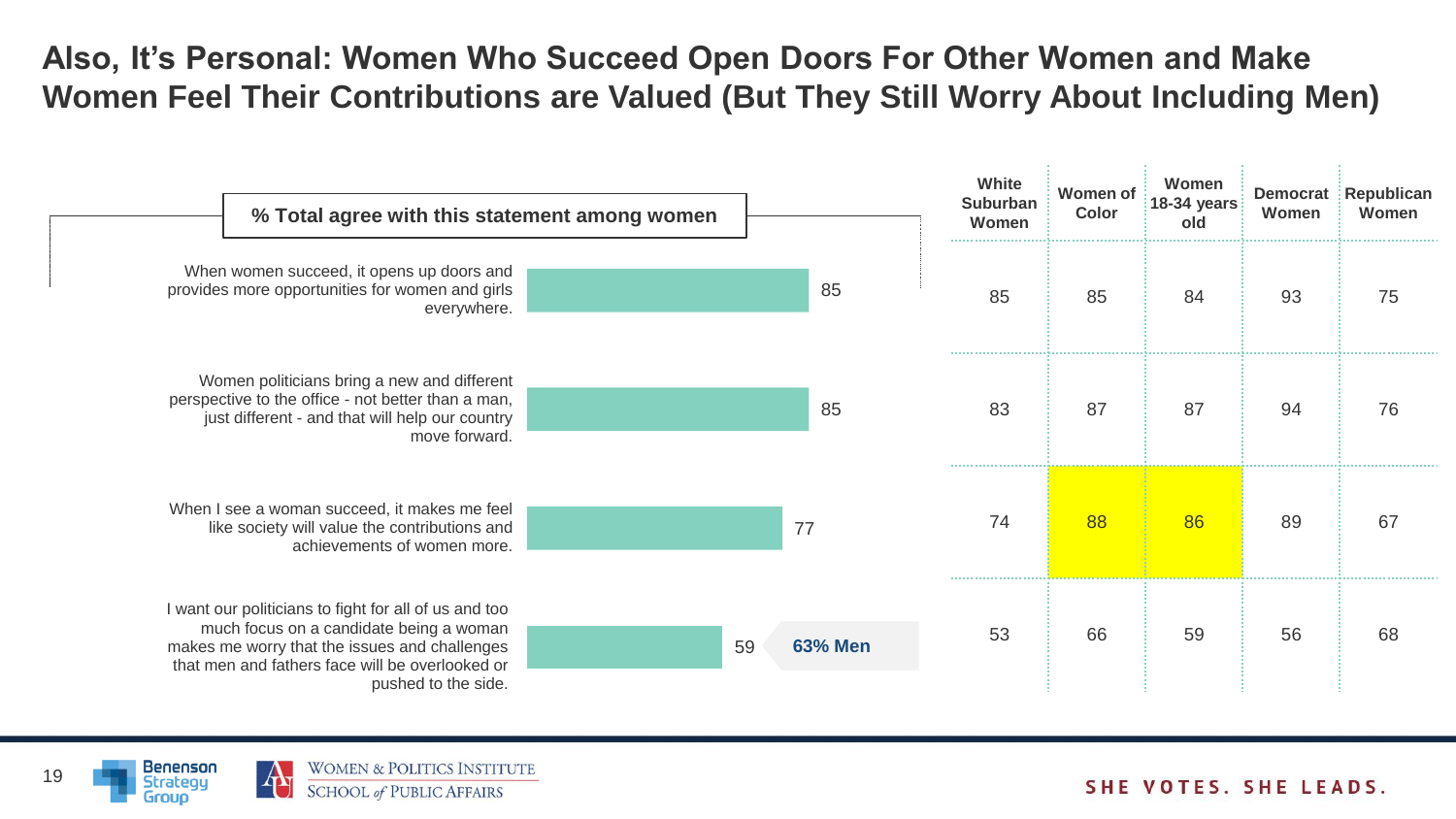#### **Not a Cure for Tribalism: Women Won't Vote for Women for the Sake of It; Values, Vision, Party Matter More Than The Symbolic Victory of Female Representation**



Benenson itrateou Grouo

20

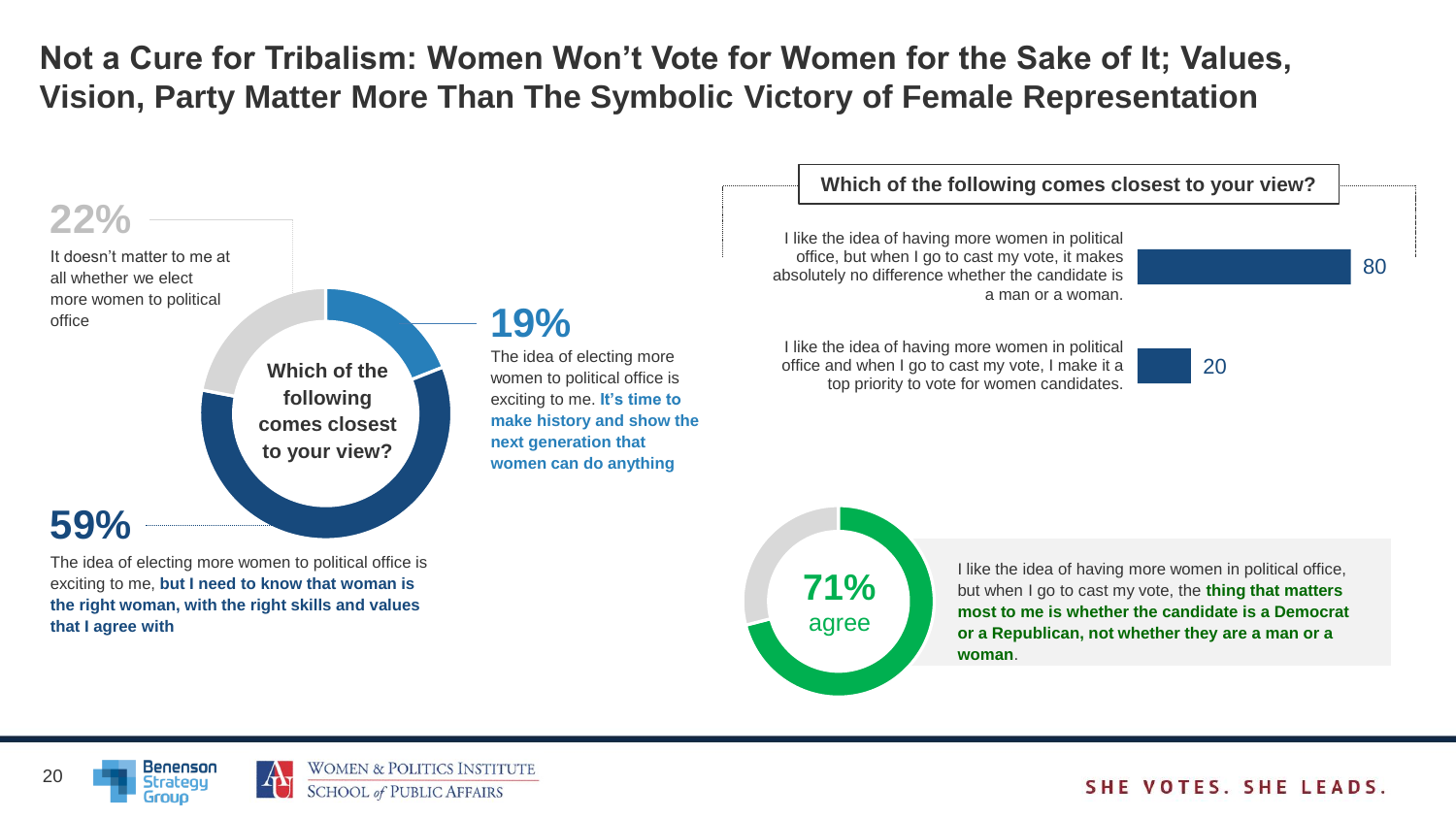#### **Women Members Expected to Make More Progress Than Men on Top Priorities for the Next Congress Including Healthcare, Drug Prices, Civility and Decent Jobs**

Gender stereotypes haunt women's views on security, economic growth



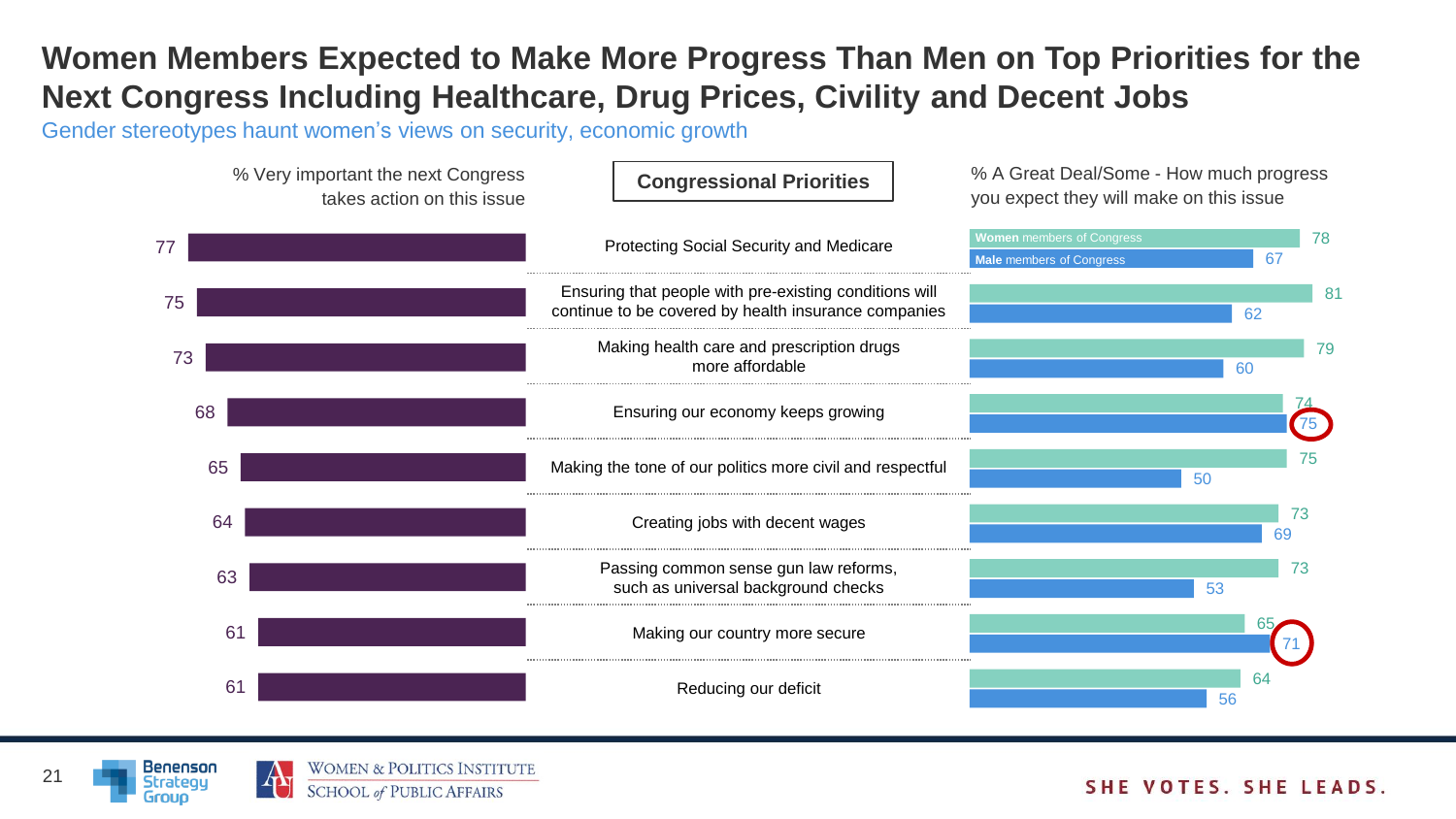#### **Majority of Women Want Congress to Address Discrimination, Check Trump and Tackle College Affordability, But Choice, Childcare and Immigration Reform Are Low-Order Priorities; Low Expectations That Men will Address "Women's" Issues**